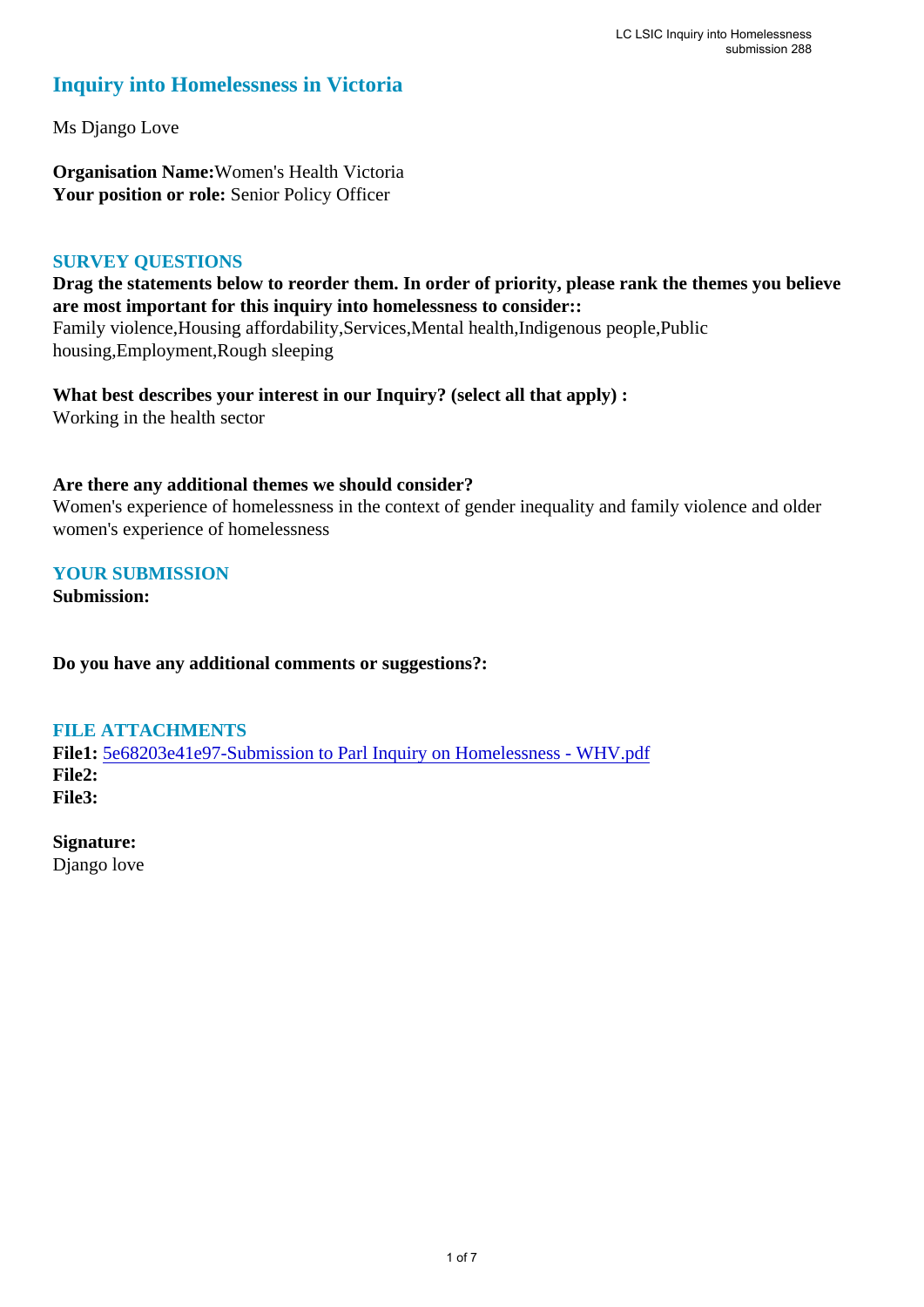# **Submission to the Parliamentary Inquiry into Homelessness in Victoria**

# **1. Overview**

Women's Health Victoria (WHV)<sup>1</sup> welcomes the opportunity to make a submission to the Legal and Social Issues Committee's Inquiry into Homelessness in Victoria.

WHV endorses the submission by safe steps and all twelve recommendations outlined in its submission.

Further, WHV emphasises the importance of considering both the gendered drivers (or risk factors) for homelessness, and the specific needs of women experiencing homelessness, in any prevention and response efforts. In particular, this submission highlights the need to pay specific attention to older women and women who have experienced or are experiencing family violence.

Taking a gendered approach to homelessness includes:

- 1. Ensuring the gendered drivers of homelessness for women are prioritised in efforts to prevent homelessness, by:
	- $\circ$  Increasing investment in programs and initiatives promoting gender equality, with a particular focus on reducing income inequality, increasing women's financial independence and increasing access to affordable housing for women who experience additional barriers to access, including women on low incomes, older women, single mothers, Aboriginal and Torres Strait Islander women, women without permanent residency, and women with disabilities:
	- o Investing in the primary prevention of violence against women to reduce the incidence of family violence as the key driver of homelessness for women and children (safe steps recommendation 1).
- 2. Increasing investment in short-, medium- and long-term accommodation options to support women who are homeless or at risk of homelessness due to family violence, including addressing the critical shortfall in affordable and social housing (safe steps recommendations 2, 4, 6, 7 and 11).
- 3. Recognising the links between women's experience of gendered violence, mental ill-health and homelessness and ensuring there is an adequate supply of integrated, trauma-informed supports for women across these three service sectors.

 $1$  Women's Health Victoria (WHV) is a state-wide women's health promotion, advocacy and support service. WHV works collaboratively with women, health professionals, policy makers and community organisations to influence systems, policies and services to be more gender equitable to support better outcomes for women. As a state-wide body, WHV works with the nine regional and two other state-wide services that make up the Victorian Women's Health Program. WHV is also a member of Gender Equity Victoria (GEN VIC), the Victorian peak body for gender equity, women's health and the prevention of violence against women.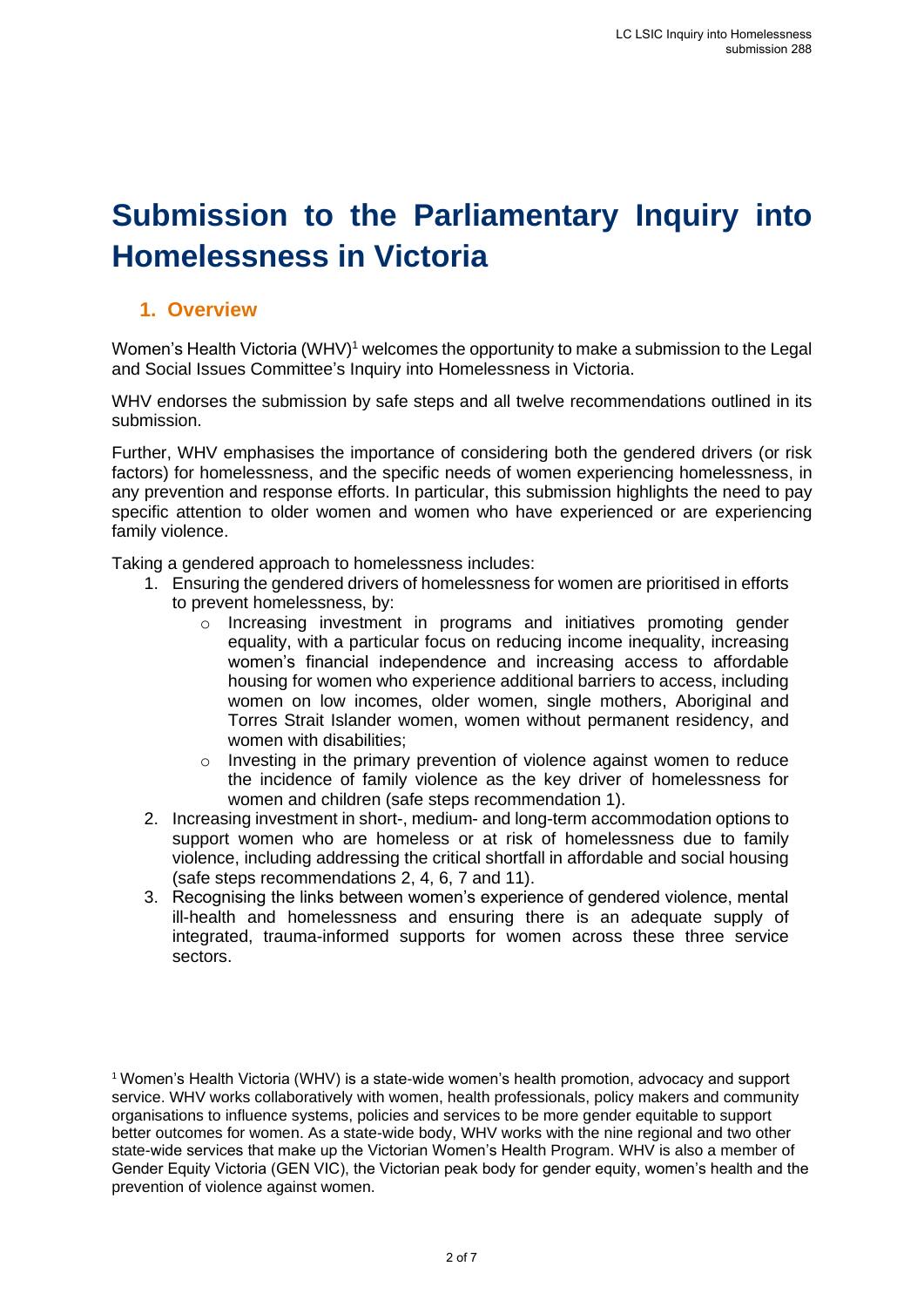WHV's submission is endorsed by:









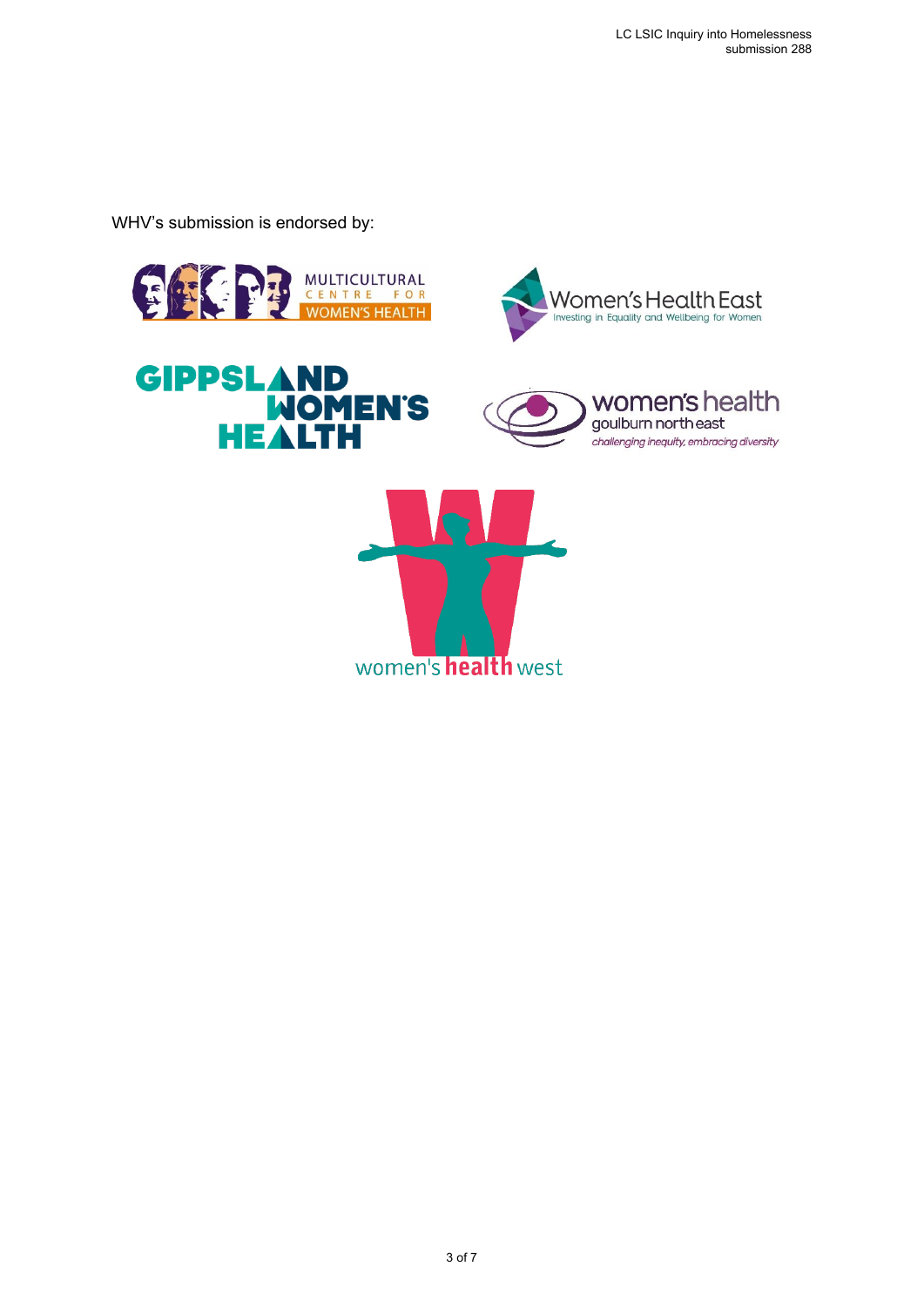# **2. The gendered drivers of women's homelessness**

While men experience higher rates of homelessness overall, 61% of those accessing specialised homelessness services are female.<sup>2</sup> Family violence is the leading cause of homelessness for Australian women and children<sup>3</sup> and women over the age of 55 are the fastest growing population group experiencing homelessness in Australia.<sup>4</sup> A gendered approach to homelessness is therefore critical to prevent homelessness among women and to meet the needs of women who are experiencing homelessness.

Financial inequalities between men and women and women's experience of family violence are key gendered drivers that need to be addressed in preventing and responding to women's risk and experience of homelessness. It is also essential to consider the ways in which other forms of inequality and disadvantage, such as racism, ableism, age discrimination, homophobia, and stigma towards those with a mental illness, intersect with gender inequality to increase the barriers to secure and affordable housing for particular groups of women.

#### Financial inequalities

The fact that women generally accumulate less wealth over their lifetimes compared with men, combined with an increasing lack of affordable housing, contributes to women's increased risk of experiencing homelessness. Financial inequality affects women's capacity to escape family violence, as well as being a key driver of homelessness for women over 55, single mothers and women on low incomes.

This financial inequality arises due to the gender pay gap, where women in paid work in Australia earn on average 14% less than men, as well as other income inequalities.<sup>5</sup> The pay gap is driven by a number of factors, including the fact that women often work in industries which pay less than male-dominated industries, are more likely to take time out from work due to caring responsibilities, $6$  and are more likely to be engaged in part-time work, impacting their income and opportunities for promotion. The cumulative effect of the gender pay gap means that women accumulate less superannuation than men; in 2016 the average woman's superannuation balance was only 61% that of the average man's.<sup>7</sup>

Gendered financial inequalities increase women's economic dependence on men and affect their capacity to escape family violence.<sup>8</sup> Immediately after divorce, women generally experience a reduction in their incomes, meaning they may be unable to afford their mortgage

WGEA, Superannuation & Gender Pay Gaps by Age Group, Fact Sheet. WGEA, Sydney. Available from: URI

<sup>2</sup> Australian Institute of Health and Welfare (AIHW) (2017), **Specialist Homelessness Services Collection**, cat. no. HOU 299. Cited in: Council to Homeless Persons (CHP) (2019) **Fact Sheet: Women and Homelessness**. CHP, Collingwood. Available from  $\overline{\text{IR}}$ 

<sup>3</sup> CHP (2019) **Fact Sheet: Women and Homelessness**. CHP. Collingwood. Available from: URL

<sup>4</sup> Australian Bureau of Statistics (ABS) (2018). **Estimating Homelessness**, cat no. 2049.0. 2016 Censes, ABS. Canberra. Available from: **URL** 

<sup>5</sup> Workplace and Gender Equity Agency (WGEA) (2019). **Australia's Gender Pay Gap Statistics, Fact Sheet**. WGEA, Sydney. Available from: URL

<sup>&</sup>lt;sup>6</sup> WGEA (2016) **Unpaid Care Work and the Labour Market, Insight Paper.** WGEA, Sydney, p.4. Available from: **URL** <sup>7</sup> Clare, R (2017) **Superannuation Account Balance by Age and Gender**. ASFA Research and Resource Centre. Cited in:

<sup>8</sup> Corrie, T. (2016), **Economic Security for Survivors of Domestic and Family Violence: Understanding and Measuring the Impact**, Good Shepherd Australia New Zealand, Melbourne, and

Cortis, N. & Bullen, J. (2015), **Building Effective Policies and Services to Promote Women's Economic Security Following Domestic Violence**. ANROWS, Sydney. Cited in: Mission Australia, **Out of the Shadows**. City Mission Australia. Sydney.p.62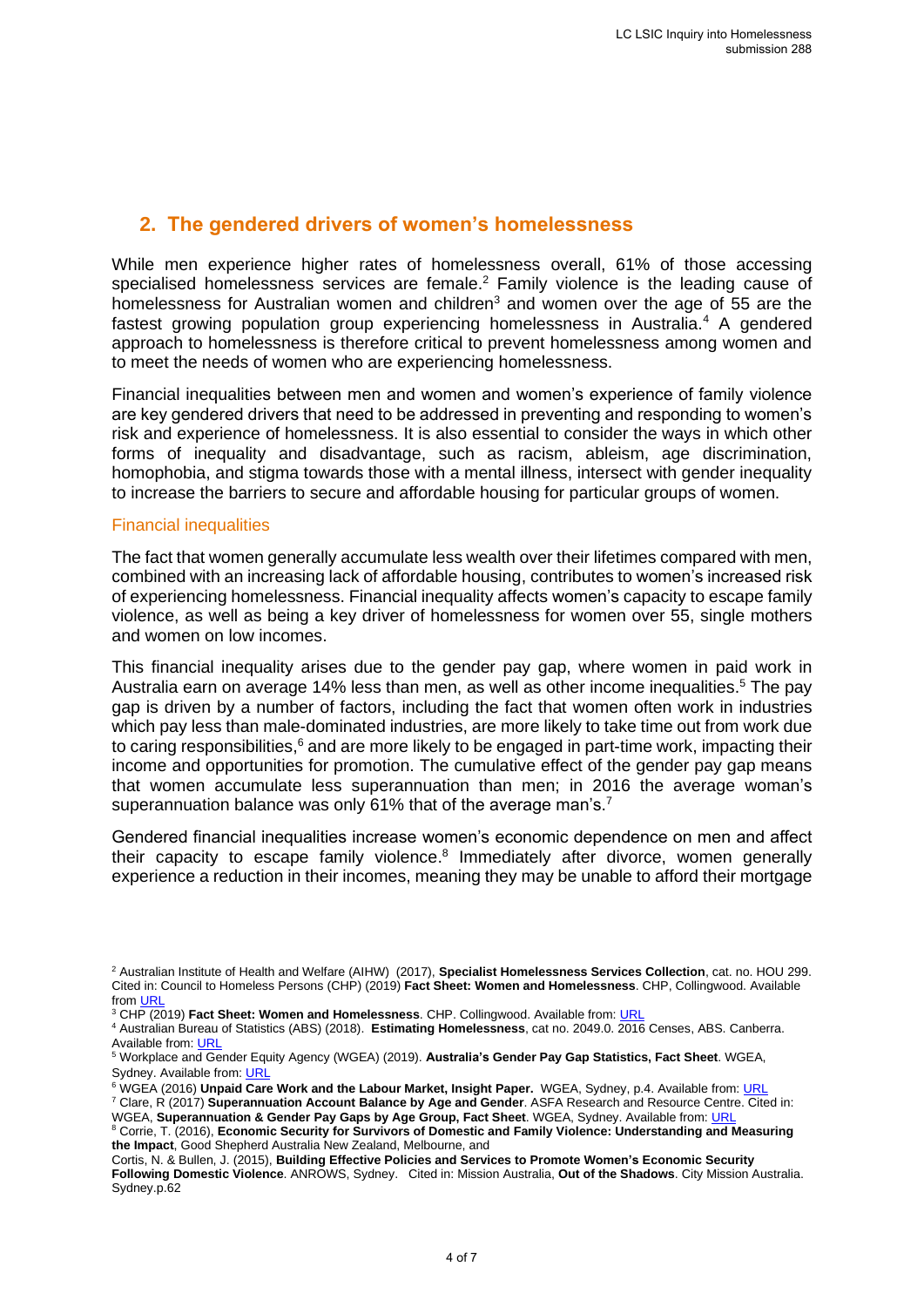or rental payments, whereas men's income remains at a similar level. <sup>9</sup> Women are also more likely to lose home ownership after a relationship breakdown.

Many older women who experience homelessness are experiencing homelessness for the first time. Contributing factors include not being financially independent, having a small amount or no savings, and the ending of a relationship due to death, divorce or escaping family violence. Given the growing aging population, the shortage of affordable housing, and women's financial disadvantage, the number of older women experiencing homelessness is likely to increase further.<sup>10</sup>

Financial inequalities and unequal access to housing are often heightened for women who experience other forms of discrimination such as racism or ableism. For example, women living with a disability experience higher rates of unemployment and insecure housing than other women.<sup>11</sup>

Investing in initiatives that promote gender equality and aim to reduce financial inequalities between men and women throughout their lives are therefore key to preventing women's homelessness. This might include, for example, initiatives to address barriers that prevent older women and those with caring responsibilities from entering or re-entering the workforce, as well as ongoing efforts to address gendered income inequalities, such as promoting gender equitable recruitment and promotion practices within workplaces; raising wages for feminised industries; addressing the gendered imbalance in unpaid caring responsibilities; and raising the level of income support.<sup>12</sup> At the same time, ongoing effort is required to address the intersecting social and economic inequalities that reduce access to secure and affordable housing for particular groups of women.

#### Women's experience of violence

The submission by safe steps provides a comprehensive summary of the links between family violence and women's homelessness. Family violence is the leading reason Aboriginal and Torres Strait Islander women seek support from specialist homelessness services and is also the number one reason older women experience homelessness.<sup>13</sup>

Evidence shows that gender inequality sets the necessary social context in which violence against women, including family violence, occurs. *Change the Story*, Australia's national framework to prevent violence against women and their children, identifies promoting women's independence and decision-making as a key strategy for preventing violence against women.

This further strengthens the case for promoting gender equality  $-$  in particular, ensuring women have access to adequate financial resources and affordable housing to enable autonomy and independence – as key to preventing women's homelessness.

<sup>10</sup> AHRC (2019), **Older Women's Risk of Homelessness: Background Paper**. AHRC, Sydney, p.15. Available from: URL

<sup>11</sup> AIHW (2019), **People with Disability in Australia 2019: in brief**. Cat. no. DIS 74. AIHW Canberra, p.15. Available at: URL <sup>12</sup> Gale.B, Closing the Gender Pay Gap. Chifley Research Centre. Canberra. Available at: URL

<sup>9</sup> Australian Human Rights Commission (AHRC) (2019) **Older Women's Risk of Homelessness: Background Paper**. AHRC, Sydney, p.13. Available from: URL

<sup>13</sup> AIHW (2014). **Homelessness among Indigenous Australians**, Cat. no. IHW 133. AIHW, Canberra, p.vi. Available from: URL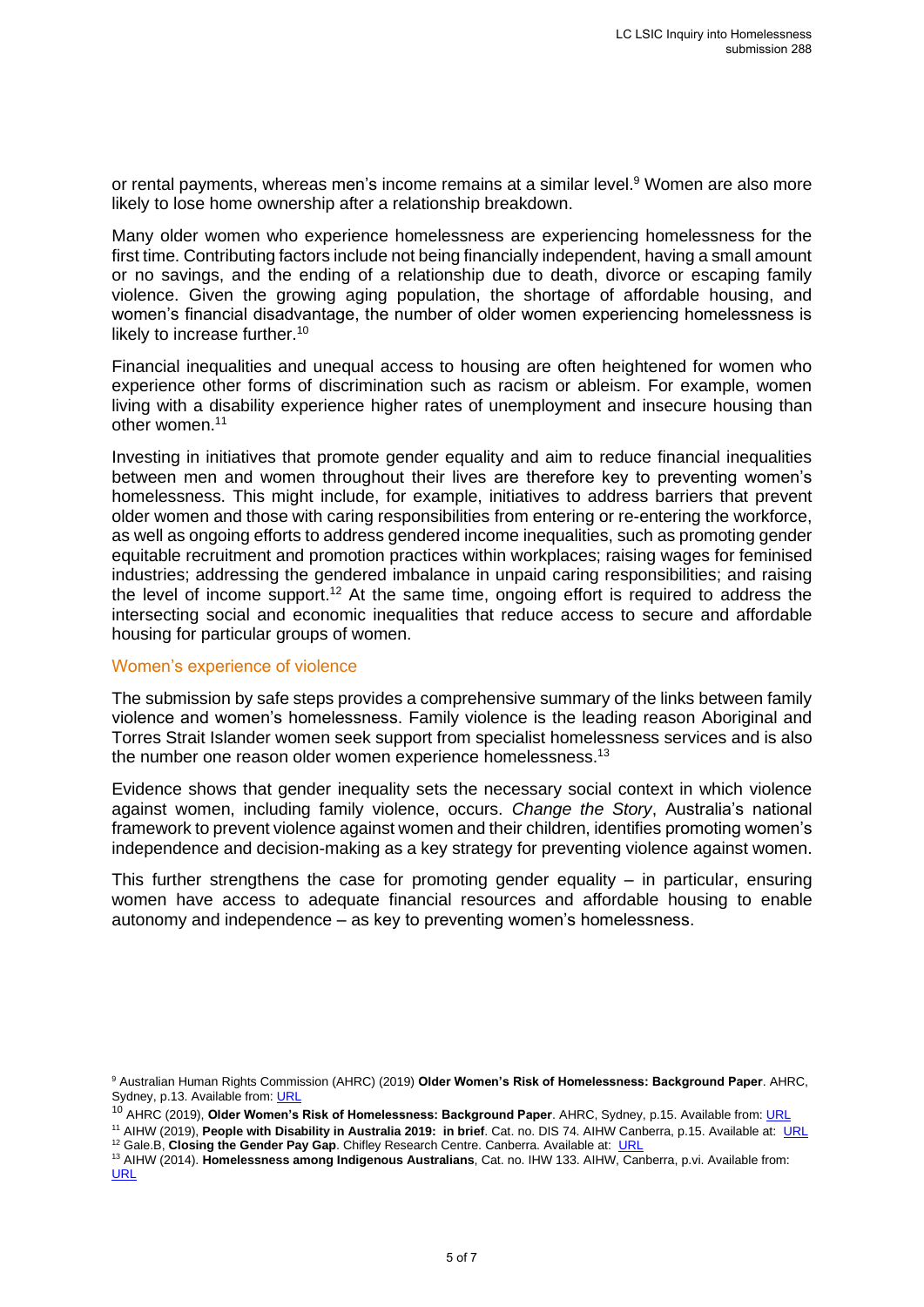WHV highlights safe steps' recommendation:

# 1 *Continue to invest in gender equality and primary prevention of violence against women to reduce the incidence of family violence as the key driver of homelessness for women and children*

# **3. Responding to women's experience of homelessness**

The submission by safe steps also provides an incisive analysis of the shortage of appropriate short-, medium- and long-term housing options for women escaping family violence. Our submission therefore focuses on response efforts needed to support women generally – specifically older women – at risk of or experiencing homelessness.

Older women experiencing or at risk of homelessness are often less visible than men; for example, they are more likely to be employed and live with family members.<sup>14</sup> This means they face a gap in supports; they are often ineligible for community or public housing, yet they may not have the financial means to secure (or retain) housing in the private market. More investment in affordable housing is critical to meet the needs of older women and other population groups who fall into this gap between eligibility for social housing and capacity to (re)enter the private market. There is also an opportunity to invest in innovative approaches to assist older women to (re)enter the private housing market, for example through shared/reverse equity schemes, new loan products and private rental brokerage. In addition, earlier and centralised access to information on housing options, assistance and services and wrap-around supports should be considered.

There is also a need to ensure support and accommodation options suit the needs of older women experiencing homelessness. For example, one research study found older women were cautious of going to refuges for women due to their perceptions of the type of clientele.<sup>15</sup> Another study found that older women prioritise having their own space over size of accommodation, but are open to sharing facilities such as outdoor courtyards. <sup>16</sup> Given that women over 55 are the fastest growing cohort of people experiencing homelessness, it is important to ensure that suitable short-, medium- and long-term accommodation options are available that meet their needs, for example, accommodation suitable for single person occupancy or sharing of outdoor space.

WHV highlights safe steps' recommendation:

# 7 *Increase access to affordable and secure long-term housing for women on low incomes, older women and women recovering from family violence*

As recommended by safe steps, there also needs to be further investment in services that meet the housing and support needs of Aboriginal and Torres Strait Islander women and women with disabilities. There is also a need to collect better data on women in rural and regional areas to better understand their risk and experience of homelessness.

<sup>14</sup> AIHW (updated 2019). **Specialist Homelessness Services Annual Report 2018-2019**, Cat. no: HOU 318. AIHW, Canberra. Available from: URL

<sup>15</sup> Petersen M, Cameron Parsell (2013), Older Women's Pathways Out of Homelessness in Australia. Institute for Social Science research. The University of Queensland Australia Brisbane, p.33. Available from: URL

<sup>&</sup>lt;sup>16</sup> AHRC (2019), Older Women's Risk of Homelessness: Background Paper. AHRC, Sydney p.17. Available from: URL